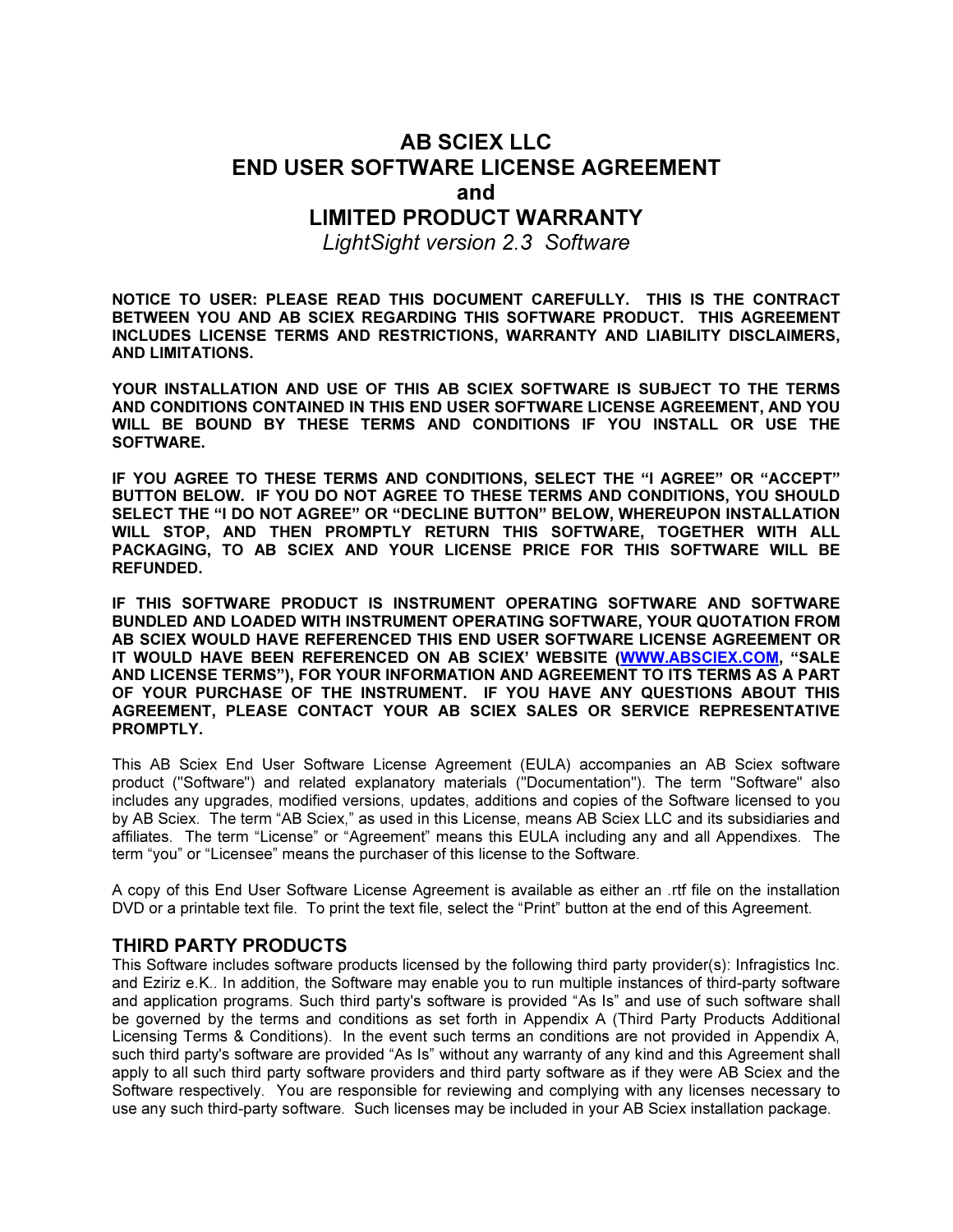# TITLE

Title, ownership rights and intellectual property rights in and to the Software and Documentation shall at all times remain with AB Sciex and its subsidiaries, and their suppliers. All rights not specifically granted by this License, including Federal and international copyrights, are reserved by AB Sciex or their respective owners.

### COPYRIGHT

The Software, including its structure, organization, code, user interface and associated Documentation, is a proprietary product of AB Sciex or its suppliers, and is protected by international laws of copyright. The law provides for civil and criminal penalties for anyone in violation of the laws of copyright.

### LICENSE

#### Use of the Software

- 1. If the Software is not instrument operating software, subject to the terms and conditions of this Agreement, AB Sciex grants the purchaser of this product a non-exclusive license only to install and use the Software on a single computer (or in a single network, if your Software is designated as a network version). You may transfer the Software to another single computer (or network, if a network version), but the Software may never be installed on more than one computer (or more than one network, if a network version) at any one time.
- 2. If the Software is instrument operating software, you may install the Software on a single computer (or in a single network, if your Software is designated as a network version) and use the Software only for the operation of the instrument on which the Software is installed.
- 3. If the Software uses registration codes, access to the number of licensed copies of Software is controlled by a registration code. For example, if you have a registration code that enables you to use three copies of the Software simultaneously, you cannot install the Software on more than three separate computers.
- 4. You may make one copy of the Software in machine-readable form solely for backup or archival purposes. You must reproduce on any such copy all copyright notices and any other proprietary legends found on the original. You may not make any other copies of the Software.
- 5. From time to time, AB Sciex may change the terms of this Agreement. AB Sciex will notify you of such change. Your continued use of the Software will indicate your agreement to the change.

#### **Restrictions**

- 1. You may not use the Software, Documentation, or any associated documentation, in whole or in part, except as expressly permitted in this Agreement.
- 2. You may not sublicense, copy, merge, modify, sell, resell, rent, lease, assign, transfer (except temporarily in the event of a computer malfunction or as expressly permitted under Section 1 of "Use of the Software"), or distribute this license or the Software, or create derivative works based on the Software, or any part thereof or any interest therein.
- 3. You may not reverse assemble, decompile, modify, create any derivative works, or otherwise attempt, cause, or permit any reverse engineering of the Software or any part thereof.
- 4. You acknowledge that the Software in human-readable (source code) form, including its structure, sequence, and organization, is and remains the confidential trade secret of AB Sciex. You agree that you shall not attempt, cause or permit the reverse engineering, modification, decompiliation, disassembly of the Software to any human readable or perceivable form, or creation of any derivative works based on the Software or any part thereof.
- 5. You may not remove any proprietary, copyright, trade secret or warning legend from the Software or any Documentation and you acknowledge that the Software in human-readable (source code) form, including its structure, sequence, and organization, is and remains the confidential trade secret of AB Sciex.
- 6. You agree to comply fully with all export laws and restrictions and regulations of the United States or applicable foreign agencies or authorities. You agree that you will not export or reexport, directly or indirectly, the Software into any country prohibited by the United States Export Administration Act and the regulations thereunder or other applicable United States law.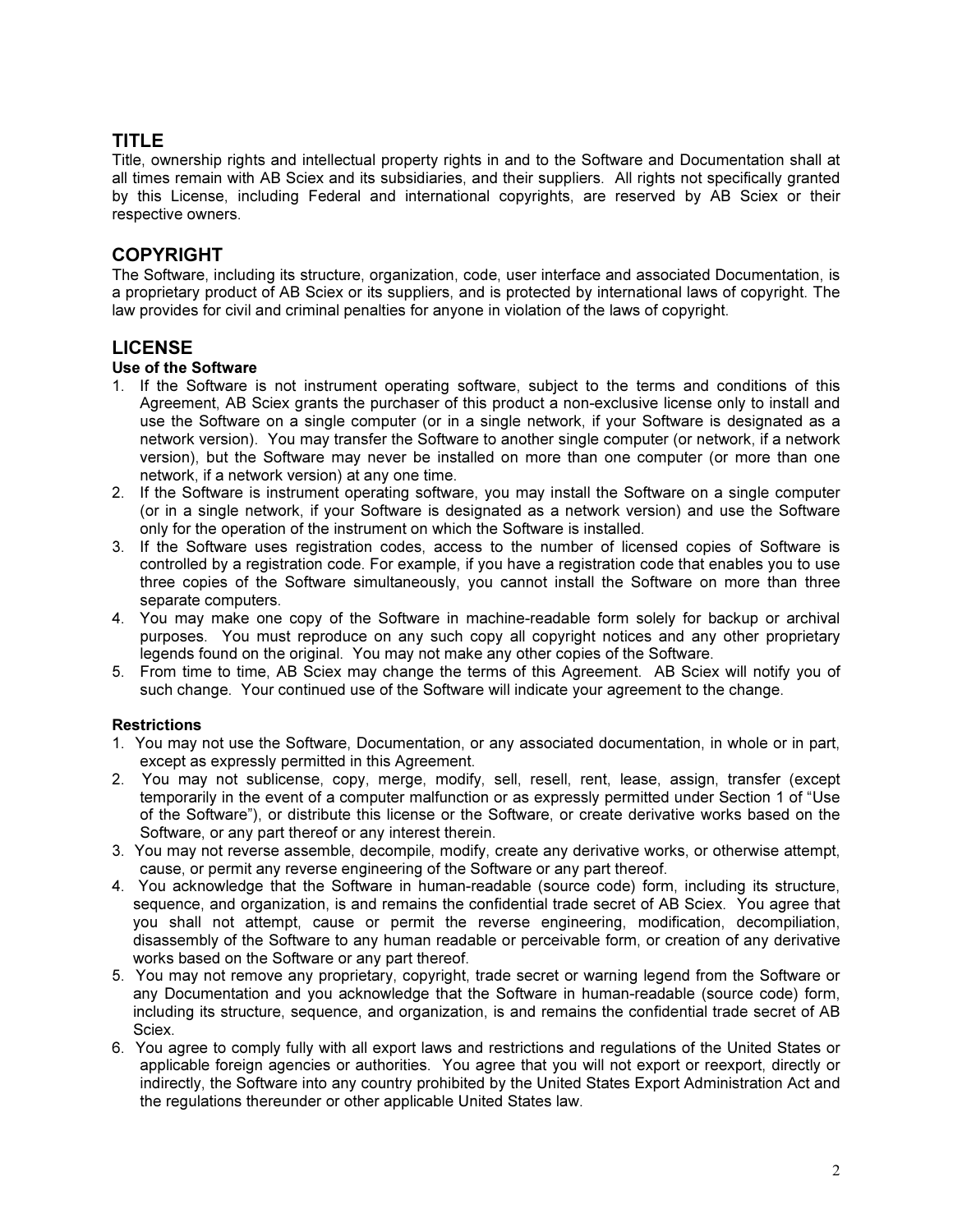7. Oracle Corporation prohibits any transfer of Oracle Corporation products embedded in the Software. If this Software includes Oracle Corporation products, please contact AB Sciex to obtain replacement operating software in connection with any sale of the instrument. A re-licensing fee may be charged for any such replacement operating software. (See "Third Party Products" above to determine if the Software includes Oracle Corporation products. If Oracle Corporation is not listed, the Software does not include Oracle Corporation products.)

#### Trial

If this license is granted on a trial basis, you are hereby notified that license management software may be included to automatically cause the Software to cease functioning at the end of the trial period.

#### **Termination**

You may terminate this Agreement by discontinuing use of the Software, removing all copies from your computers and storage media, and returning the Software and Documentation, and all copies thereof, to AB Sciex. AB Sciex may terminate this Agreement if you fail to comply with all of its terms, in which case you agree to discontinue using the Software, remove all copies from your computers and storage media, and return the Software and Documentation, and all copies thereof, to AB Sciex.

#### U.S. Government End Users

The Software is a "commercial item," as that term is defined in 48 C.F.R. 2.101 (Oct. 1995), consisting of "commercial computer software" and "commercial computer software documentation," as such terms are used in 48 C.F.R. 12.212 (Sept. 1995). Consistent with 48 C.F.R. 12.212 and 48 C.F.R. 227.7202-1 through 227.7202-4 (June 1995), all U.S. Government End Users acquire the Software with only those rights set forth herein.

#### European Community End Users

If this Software is used within a country of the European Community, nothing in this Agreement shall be construed as restricting any rights available under the European Community Software Directive, O.J. Eur. Comm. (No. L. 122) 42 (1991).

#### Regulated Uses

You acknowledge that the Software has not been cleared, approved, registered or otherwise qualified (collectively, "Approval") by AB Sciex with any regulatory agency, including without limitation for use in diagnostic or therapeutic procedures or any other use requiring compliance with any federal or state law regulating diagnostic or therapeutic products, blood products, medical devices or any similar product (hereafter collectively referred to as "federal or state drug laws"). The Software may not be used for any purpose that would require any such Approval unless proper Approval is obtained. You agree that if you elect to use the Software for a purpose that would subject you or the Software to the jurisdiction of any federal or state drug laws, you will be solely responsible for obtaining any required Approvals and otherwise ensuring that your use of the Software complies with such laws.

#### LIMITED WARRANTY and LIMITATION OF REMEDIES

Limited Warranty. AB Sciex warrants that for a period of ninety (90) days from the beginning of the applicable warranty period (as described below), or for the designated warranty period if a different warranty period is designated as the warranty period for the Software in the current version of an instrument operating manual or catalog or in a specific written warranty including with and covering the Software, the Software will function substantially in accordance with the functions and features described in the Documentation delivered with the Software when properly installed, and that for a period of ninety days from the beginning of the applicable warranty period (as described below) the tapes, CDs, diskettes or other media bearing the Software will be free of defects in materials and workmanship under normal use.

The above warranties do not apply to defects resulting from misuse, neglect, or accident, including without limitation: operation outside of the environmental or use specifications, or not in conformance with the instructions for any instrument system, software, or accessories; improper or inadequate maintenance by the user; installation of software or interfacing, or use in combination with software or products not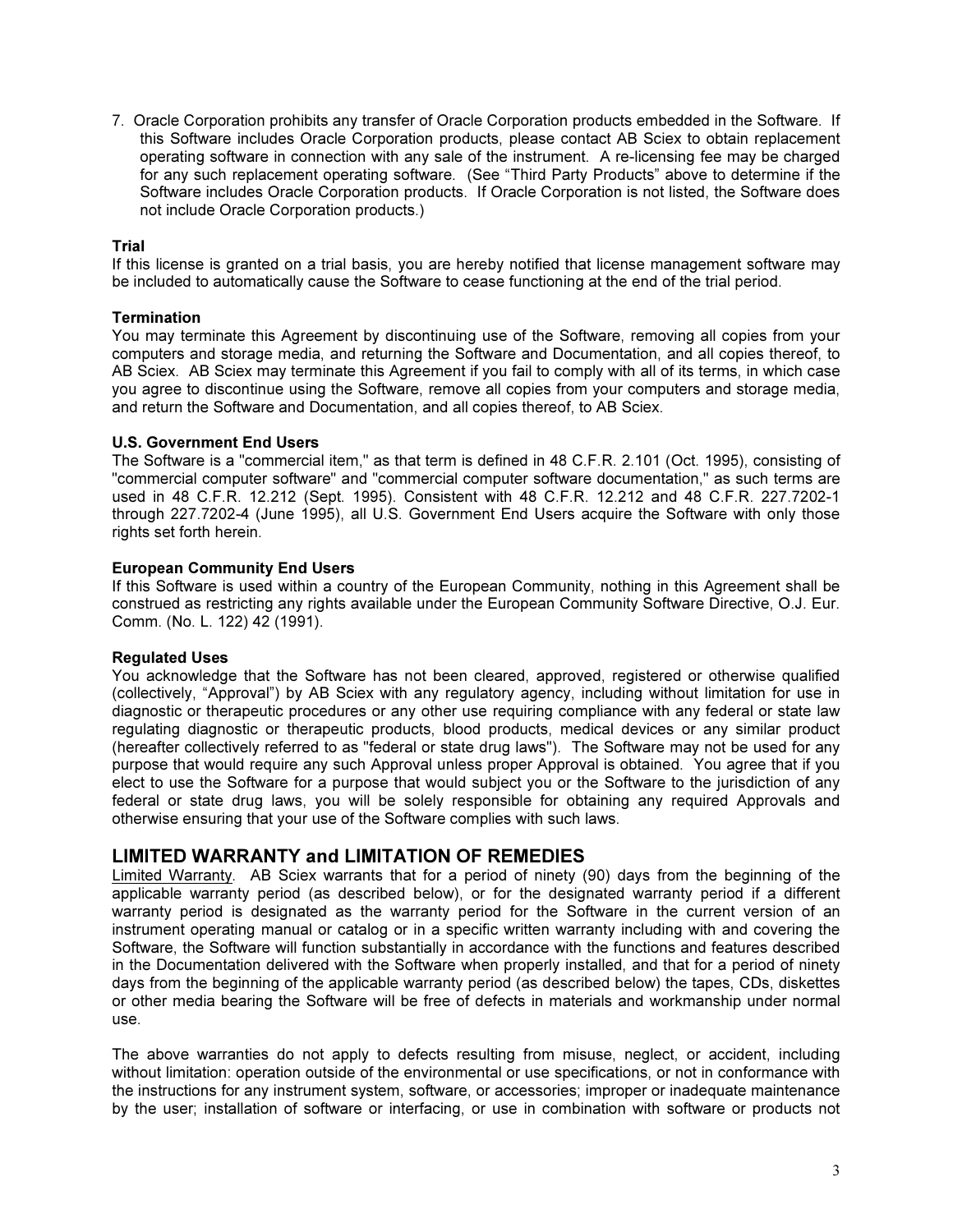supplied or authorized by AB Sciex; and modification or repair of the products not authorized by AB Sciex.

Warranty Period Commencement Date. The applicable warranty period for software begins on the earlier of the date of installation or three (3) months from the date of shipment for software installed by AB Sciex personnel. For software installed by the purchaser or anyone other than AB Sciex, the warranty period begins on the date the software is delivered to you. The applicable warranty period for media begins on the date the media is delivered to the purchaser.

AB SCIEX MAKES NO OTHER WARRANTIES OF ANY KIND WHATSOEVER, EXPRESS OR IMPLIED, WITH RESPECT TO THE SOFTWARE OR DOCUMENTATION, INCLUDING BUT NOT LIMITED TO WARRANTIES OF FITNESS FOR A PARTICULAR PURPOSE OR MERCHANTABILITY OR THAT THE SOFTWARE OR DOCUMENTATION IS NON-INFRINGING. ALL OTHER WARRANTIES ARE EXPRESSLY DISCLAIMED. WITHOUT LIMITING THE GENERALITY OF THE FOREGOING, AB SCIEX MAKES NO WARRANTIES THAT THE SOFTWARE WILL MEET YOUR REQUIREMENTS, THAT OPERATION OF THE LICENSED SOFTWARE WILL BE UNINTERRUPTED OR ERROR FREE OR WILL CONFORM EXACTLY TO THE DOCUMENTATION, OR THAT AB SCIEX WILL CORRECT ALL PROGRAM ERRORS. AB SCIEX'S SOLE LIABILITY AND RESPONSIBILITY FOR BREACH OF WARRANTY RELATING TO THE SOFTWARE OR DOCUMENTATION SHALL BE LIMITED, AT AB SCIEX'S SOLE OPTION, TO (1) CORRECTION OF ANY ERROR IDENTIFIED TO AB SCIEX IN A WRITING FROM YOU IN A SUBSEQUENT RELEASE OF THE SOFTWARE, WHICH SHALL BE SUPPLIED TO YOU FREE OF CHARGE, (2) ACCEPTING A RETURN OF THE PRODUCT AND REFUNDING THE PURCHASE PRICE UPON RETURN OF THE PRODUCT AND REMOVAL OF ALL COPIES OF THE SOFTWARE FROM YOUR COMPUTERS AND STORAGE DEVICES, (3) REPLACEMENT OF THE DEFECTIVE SOFTWARE WITH A FUNCTIONALLY EQUIVALENT PROGRAM AT NO CHARGE TO YOU, OR (4) PROVIDING A REASONABLE WORK AROUND WITHIN A REASONABLE TIME. AB SCIEX SOLE LIABILITY AND RESPONSIBILITY UNDER THIS AGREEMENT FOR BREACH OF WARRANTY RELATING TO MEDIA IS THE REPLACEMENT OF DEFECTIVE MEDIA RETURNED WITHIN 90 DAYS OF THE DELIVERY DATE. THESE ARE YOUR SOLE AND EXCLUSIVE REMEDIES FOR ANY BREACH OF WARRANTY. WARRANTY CLAIMS MUST BE MADE WITHIN THE APPLICABLE WARRANTY PERIOD.

#### LIMITATION OF LIABILITY

IN NO EVENT SHALL AB SCIEX OR ITS AGENTS, CONSULTANTS, CONTRACTORS OR SUPPLIERS BE RESPONSIBLE OR LIABLE, WHETHER IN CONTRACT, TORT, WARRANTY OR UNDER ANY STATUTE (INCLUDING WITHOUT LIMITATION ANY TRADE PRACTICE, UNFAIR COMPETITION OR OTHER STATUTE OF SIMILAR IMPORT) OR ON ANY OTHER BASIS FOR SPECIAL, INDIRECT, INCIDENTAL, MULTIPLE, PUNITIVE, OR CONSEQUENTIAL DAMAGES ARISING OUT OF THE POSSESSION OR USE OF, OR THE INABILITY TO USE, THE SOFTWARE OR DOCUMENTATION, EVEN IF AB SCIEX IS ADVISED IN ADVANCE OF THE POSSIBILITY OF SUCH DAMAGES, INCLUDING WITHOUT LIMITATION DAMAGES ARISING FROM OR RELATED TO LOSS OF USE, LOSS OF DATA, DOWNTIME, OR FOR LOSS OF REVENUE, PROFITS, GOODWILL OR BUSINESS OR OTHER FINANCIAL LOSS. IN ANY CASE, THE ENTIRE LIABILITY OF AB SCIEX AND ITS AGENTS, CONSULTANTS, CONTRACTORS AND SUPPLIERS UNDER THIS LICENSE, OR ARISING OUT OF THE USE OF THE SOFTWARE, SHALL NOT EXCEED IN THE AGGREGATE THE PURCHASE PRICE OF THE LICENSE OR LICENSES TO THE SOFTWARE.

SOME STATES, COUNTRIES OR JURISDICTIONS LIMIT THE SCOPE OF OR PRECLUDE LIMITATIONS OR EXCLUSION OF REMEDIES OR DAMAGES, OR OF LIABILITY, SUCH AS LIABILITY FOR GROSS NEGLIGENCE OR WILLFUL MISCONDUCT, AS OR TO THE EXTENT SET FORTH ABOVE, OR DO NOT ALLOW IMPLIED WARRANTIES TO BE EXCLUDED. IN SUCH STATES, COUNTRIES OR JURISDICTIONS, THE LIMITATION OR EXCLUSION OF WARRANTIES, REMEDIES, DAMAGES OR LIABILITY SET FORTH ABOVE MAY NOT APPLY TO YOU. HOWEVER, ALTHOUGH THEY SHALL NOT APPLY TO THE EXTENT PROHIBITED BY LAW, THEY SHALL APPLY TO THE FULLEST EXTENT PERMITTED BY LAW. YOU MAY ALSO HAVE OTHER RIGHTS THAT VARY BY STATE, COUNTRY OR OTHER JURISDICTION.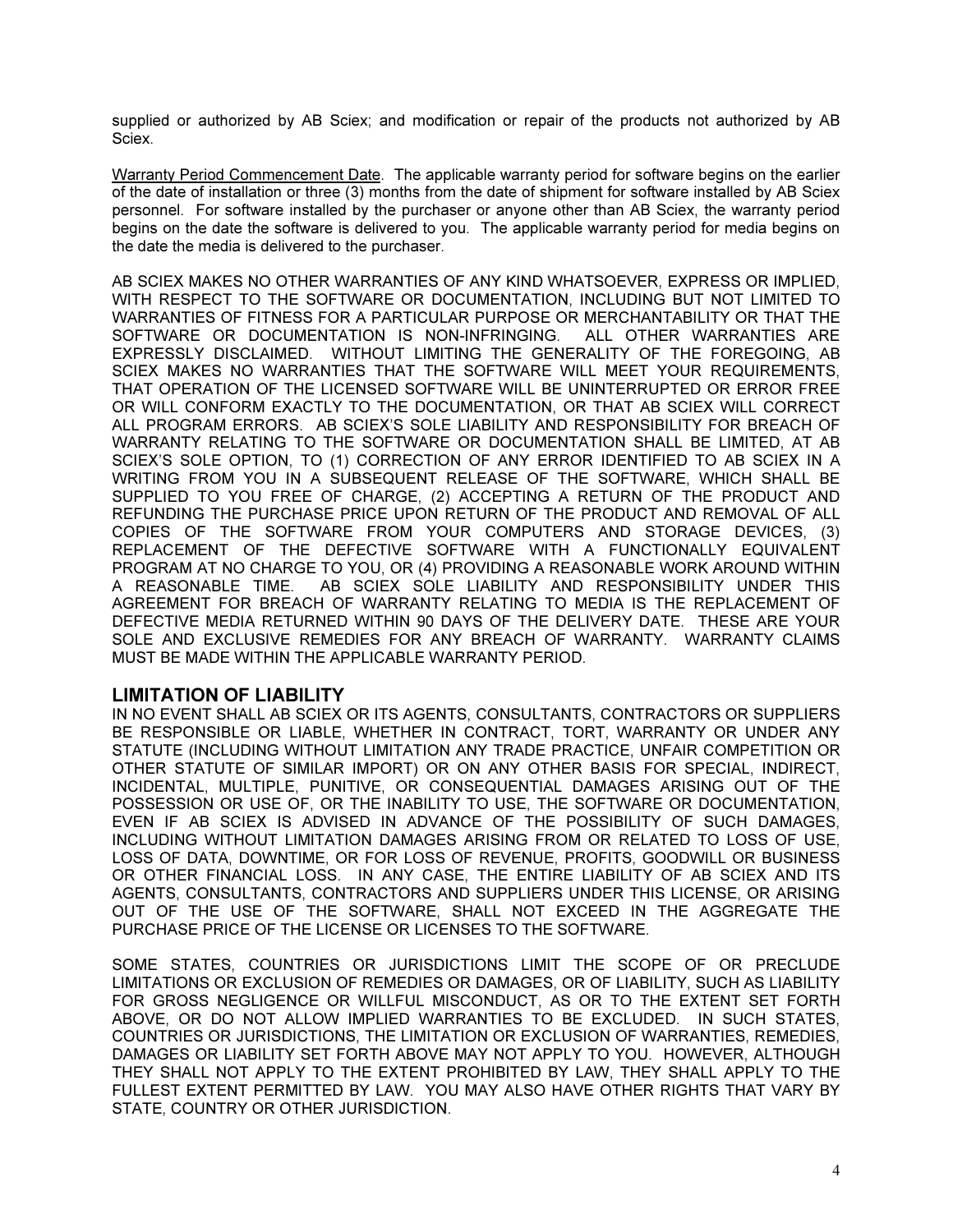### **GENERAL**

This Agreement shall be governed by laws of the Commonwealth of Massachusetts, U.S.A., exclusive of its conflict of laws provisions. This Agreement shall not be governed by the United Nations Convention on Contracts for the International Sale of Goods. This Agreement contains the complete agreement between the parties with respect to the subject matter hereof, and supersedes all prior or contemporaneous agreements or understandings, whether oral or written. If any provision of this Agreement is held by a court of competent jurisdiction to be contrary to law, that provision will be enforced to the maximum extent permissible, and the remaining provisions of this Agreement will remain in full force and effect. The controlling language of this Agreement, and any proceedings relating to this Agreement, shall be English. You agree to bear any and all costs of translation, if necessary. The headings to the sections of this Agreement are used for convenience only and shall have no substantive meaning. All questions concerning this Agreement shall be directed to: AB Sciex, 500 Old Connecticut Path, Framingham MA U.S.A., Attention: Legal Department.

Unpublished rights reserved under the copyright laws of the United States. AB Sciex LLC, 500 Old Connecticut Path, Framingham, MA 01701 U.S.A.

For Research Use Only. Not for use in diagnostic procedures. The trademarks mentioned herein are the property of AB Sciex Pte. Ltd. or their respective owners. AB SCIEX™ is being used under license. © 2011 AB SCIEX V12-19-11